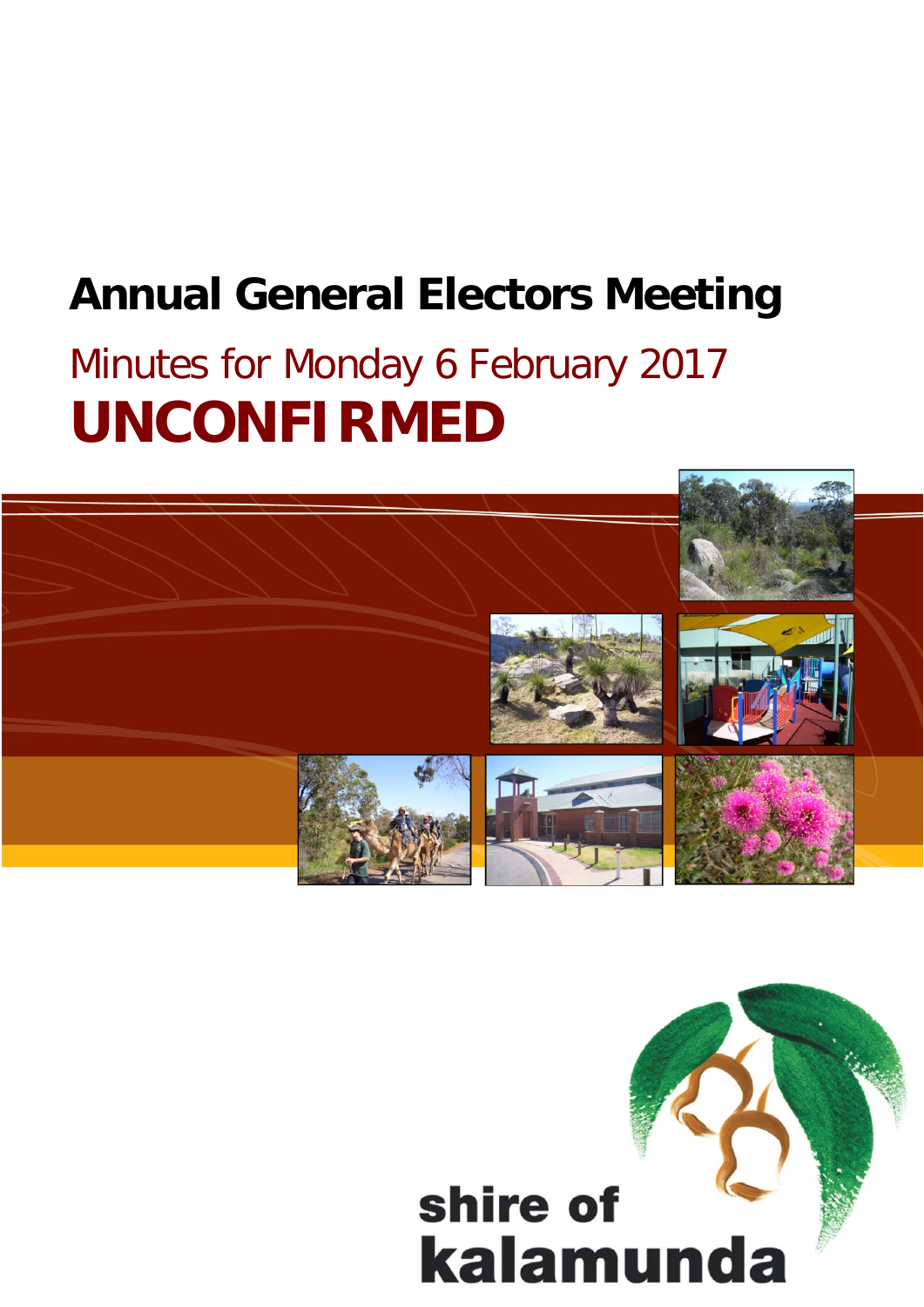# **INDEX**

| 2.0 ATTENDANCE, APOLOGIES AND LEAVE OF ABSENCE PREVIOUSLY APPROVED3 |  |
|---------------------------------------------------------------------|--|
|                                                                     |  |
|                                                                     |  |
|                                                                     |  |
|                                                                     |  |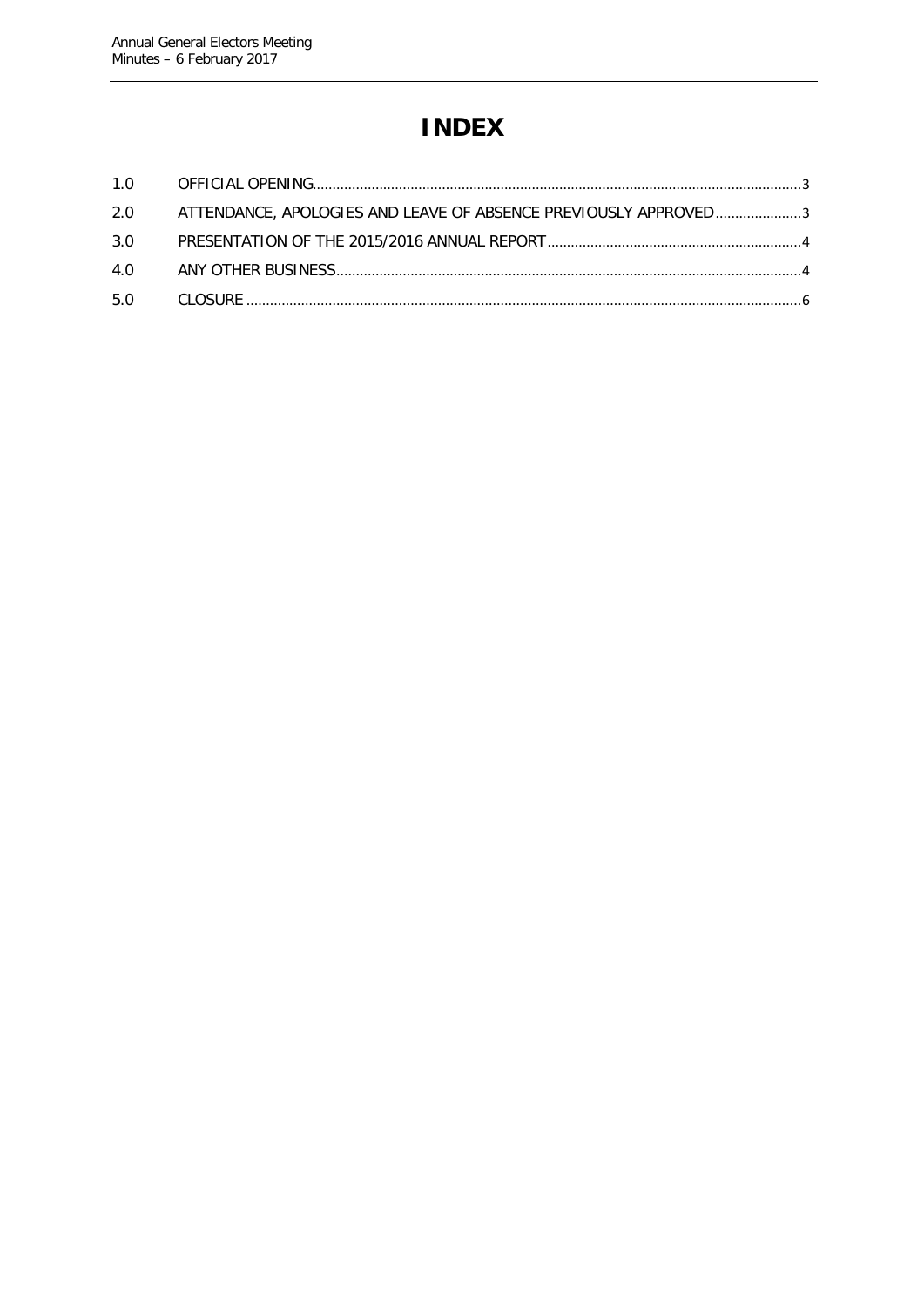# **MINUTES**

# <span id="page-2-0"></span>**1.0 OFFICIAL OPENING**

The Presiding Member opened the meeting at 6.03pm, welcoming Councillors, Staff and Members of the Public Gallery.

## <span id="page-2-1"></span>**2.0 ATTENDANCE, APOLOGIES AND LEAVE OF ABSENCE PREVIOUSLY APPROVED**

### 2.1 **Attendance**

2.2 **Apologies**

#### **Councillors**

Andrew Waddell JP (Shire President) (Presiding Member) North West Ward Sara Lohmeyer North West Ward Dylan O'Connor North West Ward Sue Bilich North Ward Tracy Destree North Ward Michael Fernie South East Ward John Giardina South East Ward Geoff Stallard South East Ward Allan Morton South West Ward Brooke O'Donnell **South West Ward** Noreen Townsend **Noreen** Townsend South West Ward

# **Members of Staff**

| Rhonda Hardy         | <b>Chief Executive Officer</b>                |  |  |
|----------------------|-----------------------------------------------|--|--|
| Natalie Martin Goode | <b>Director Development Services</b>          |  |  |
| Dennis Blair         | <b>Director Asset Services</b>                |  |  |
| Gary Ticehurst       | Director Corporate & Community Services       |  |  |
| Darrell Forrest      | Manager Governance, Strategy & Legal Services |  |  |
| Andrew Fowler-Tutt   | <b>Manager Approval Services</b>              |  |  |
| Jordan Koroveshi     | Senior Strategic Planning Officer             |  |  |
| Peter Varelis        | Manager Strategic Planning                    |  |  |
| Darren Jones         | Manager Community Development                 |  |  |
| Carrie Parsons       | Manager Customer & Public Relations           |  |  |
| Nicole O'Neill       | <b>Public Relations Coordinator</b>           |  |  |
| Sara Slavin          | <b>Council Support Officer</b>                |  |  |
|                      |                                               |  |  |

|     | Electors / Members of the Public            | 55         |
|-----|---------------------------------------------|------------|
|     | <b>Members of the Press</b>                 | $\Omega$   |
| 2.2 | <b>Apologies</b>                            |            |
|     | <b>Councillors</b><br>Simon Di Rosso        | North Ward |
|     | <b>Members of Staff</b>                     | Nil.       |
| 2.3 | <b>Leave of Absence Previously Approved</b> | Nil.       |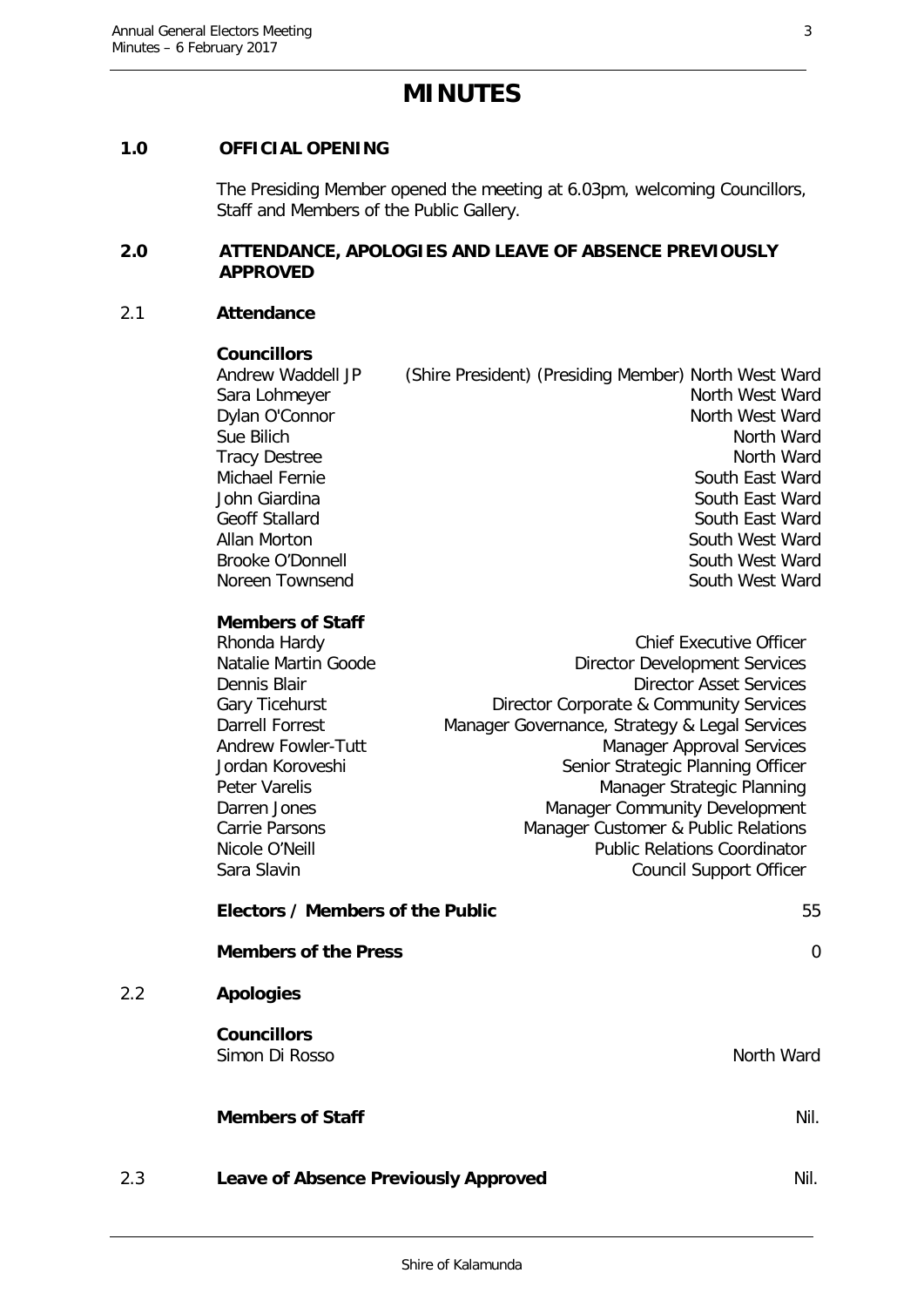# <span id="page-3-0"></span>**3.0 PRESENTATION OF THE 2015/2016 ANNUAL REPORT**

The Presiding Person advised an amendment has been made to the Councillor attendance register in the Annual Report and a revised version has been circulated to all Councillors and will be incorporated in the final annual report.

There were no questions regarding the Annual Report and the motion was put that it be received.

## **Motion AGM 01/2017**

3.1 That the 2015/2016 Annual Report of the Shire of Kalamunda be received.

Moved: **Cr Brooke O'Donnell**

Seconded: **Cr John Giardina**

Vote: **CARRIED**

# <span id="page-3-1"></span>**4.0 ANY OTHER BUSINESS**

- 4.1 Mr Bruce Thorpe 5 Tom Millar Close, Kalamunda (Parklet)
	- Q1. Would someone please explain the purpose of the apparently portable outdoor wooden contraption at the top of Haynes Street? (If it was designed to encourage passes by to stop and have a rest it is not particularly practical as there is no sun protection provided).
	- A1. The Chief Executive Officer responded the purpose of the parklet originated from discussions with the local business community who wanted to see some street activation. There was a workshop with the businesses in partnership with the Chamber of Commerce in September 2015.The idea of a parklet was presented and it became one of the things that this business community saw would be a useful structure to have in the Town Centre street scape.
	- Q2. What was the cost of this structure?
	- Q2. The Director Asset Services took this question on notice, the response has now been provided as below.
	- Update: The cost for construction of the Parklet on Haynes Street by local contracting firm through a competitive quote process was \$18,240  $+$ GST.
	- Q3. How easy is the structure to move from one location to another?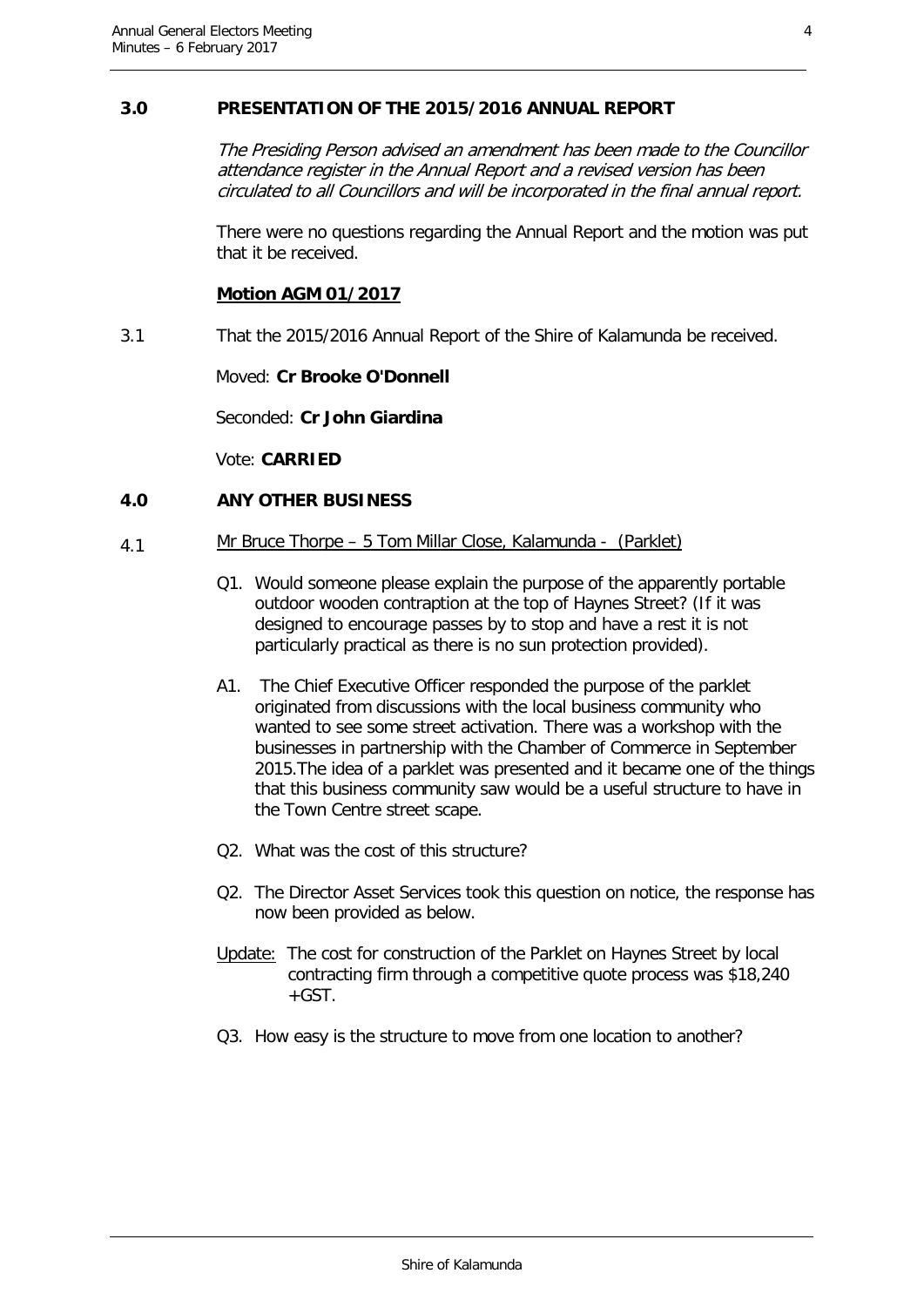- A3. The Director Asset Services advised the structure is designed to be relocated to a number of sites. One of the issues we have in the Kalamunda Town Centre is the steepness of the roads, therefor the structure is designed as a flat base and with very strong features to enable it to be relocated to other sites without the likelihood of damage. New concrete bases will be required at each new site due to the varying grades and levels.
- Q4. When is the next move and to where?
- A4. The Director Asset Services advised that the timeframe is still being determined for when we will be relocating them, however in order to get a good idea for how this one operated it will approximately be around 12 months before it is relocated to another site.
- A4. The Director Asset Services took this question on notice.
- Q5. I understand others of a similar nature will be built is this true?
- Q5. The Chief Executive Officer responded, yes we may have more in the future dependant of the success or lack of success of this particular one. That was the purpose of it and there will be a process of assessing the effectiveness of this prototype before progressing with the implementation of any additional parklets. It is noted that parklets are common in locations such as Fremantle, Perth, Victoria Park, Vincent and other town sites as part encouraging street activation and getting more people on the streets in the activity centres.
- 4.2 Mr Peter Boldon 55a Snowball Road, Kalamunda (Parklet)
	- Q. It is possible to provide a ball park figure of how much it is likely to cost?
	- A. The Director Asset Services took this question on notice as he advised he would prefer to to provide an accurate cost. The response has now been provided as below.
	- Update: The cost for construction of the Parklet on Haynes Street by local contracting firm through a competitive quote process was \$18,240  $+$ GST.

# 4.3 Cr Dylan O'Connor

- Q. To follow on from Mr Thorpe's queries he also addressed concerns about shade, can that please be addressed in the response to his questions.
- A. The Director Asset Services responded that he would provide a full written response to all questions.
- Update: The Shire is currently investigating options for the provision of shade to the parklet.